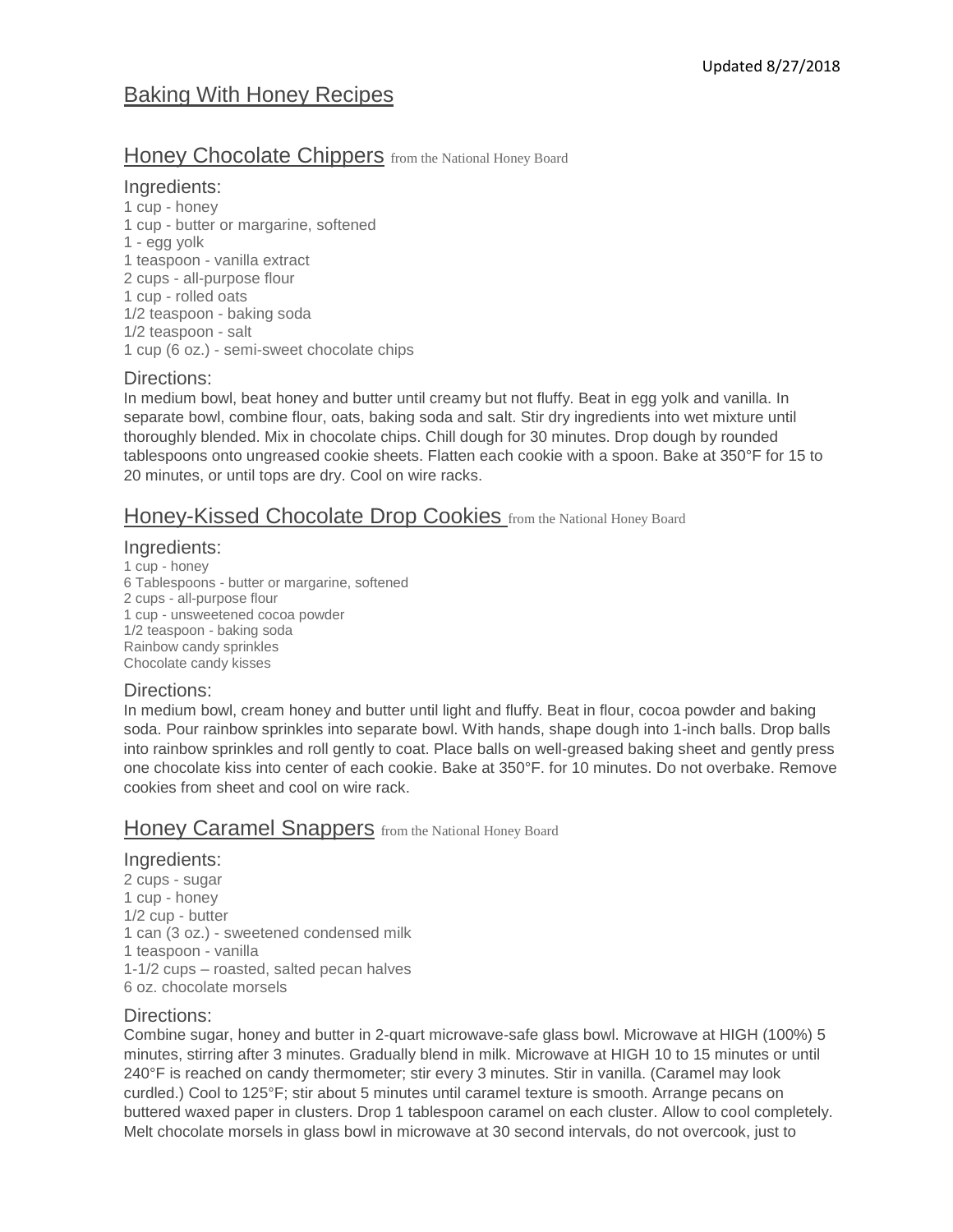lightly melted. Spread over top of snappers. Let cool/set up. Remove from wax paper and store in air tight container. Makes 24 servings.

# Honey Lemon Squares from the National Honey Board

## Ingredients:

2 cups - flour 3/4 cup - butter or margarine 1/2 cup - confectioners' sugar 3 - eggs 3/4 cup - sugar 3/4 cup - honey ¼ teaspoon salt 1 teaspoon - baking powder 2 Tablespoons - cornstarch 2 - lemons, grated (rind and juice) Powdered sugar for dusting

### Directions:

Sift flour and confectioner's sugar. Cut in butter as for pie crust with pastry blender or two knives. Pat evenly in bottom of 9x13-inch pan. Bake 20 minutes at 350°F. Meanwhile, beat together eggs, sugar, honey, baking powder, cornstarch, salt and lemon rind and juice. Pour over baked crust. Return to oven for 25 to 30 minutes. Cool. Cut in squares. Dust with powdered sugar.

# Honey Apricot Truffles from the National Honey Board

Ingredients: 6 oz. - unsweetened chocolate, finely chopped 1/2 cup - honey 2 Tablespoons - butter or margarine 2 Tablespoons - heavy cream 1/2 cup - dried apricots, finely chopped 1/2 cup - unsweetened cocoa powder

#### Directions:

Combine chocolate, honey, butter and cream in top of double boiler. Cook over medium heat, stirring constantly, until chocolate is melted and smooth. Stir in apricots. Refrigerate 1 hour, or until mixture is firm. To form truffles, roll rounded teaspoonfuls into balls. Roll each ball in cocoa powder. Store in airtight container until ready to serve.

# Honey Wheat Pretzel Rolls from the National Honey Board

#### Ingredients:

3 tablespoons - honey 1 1/3 cup - warm whole milk (about 110º F) 1 cup - warm water (about 110º F) 2 1/4 teaspoons - yeast 2 tablespoon - butter, melted 2 1/2 cups - all-purpose flour 2 1/2 cups - whole wheat flour 1 1/2 teaspoons - kosher salt Egg wash or milk for brushing Sesame seeds (optional) Pretzel salt or coarse sea salt, for sprinkling (optional)

# Directions:

Combine milk, water, yeast, and honey in the bowl of a stand mixer. Let sit 5 to 10 minutes until mixture is foamy. Add butter and set aside. Mix flours and salt in a big bowl.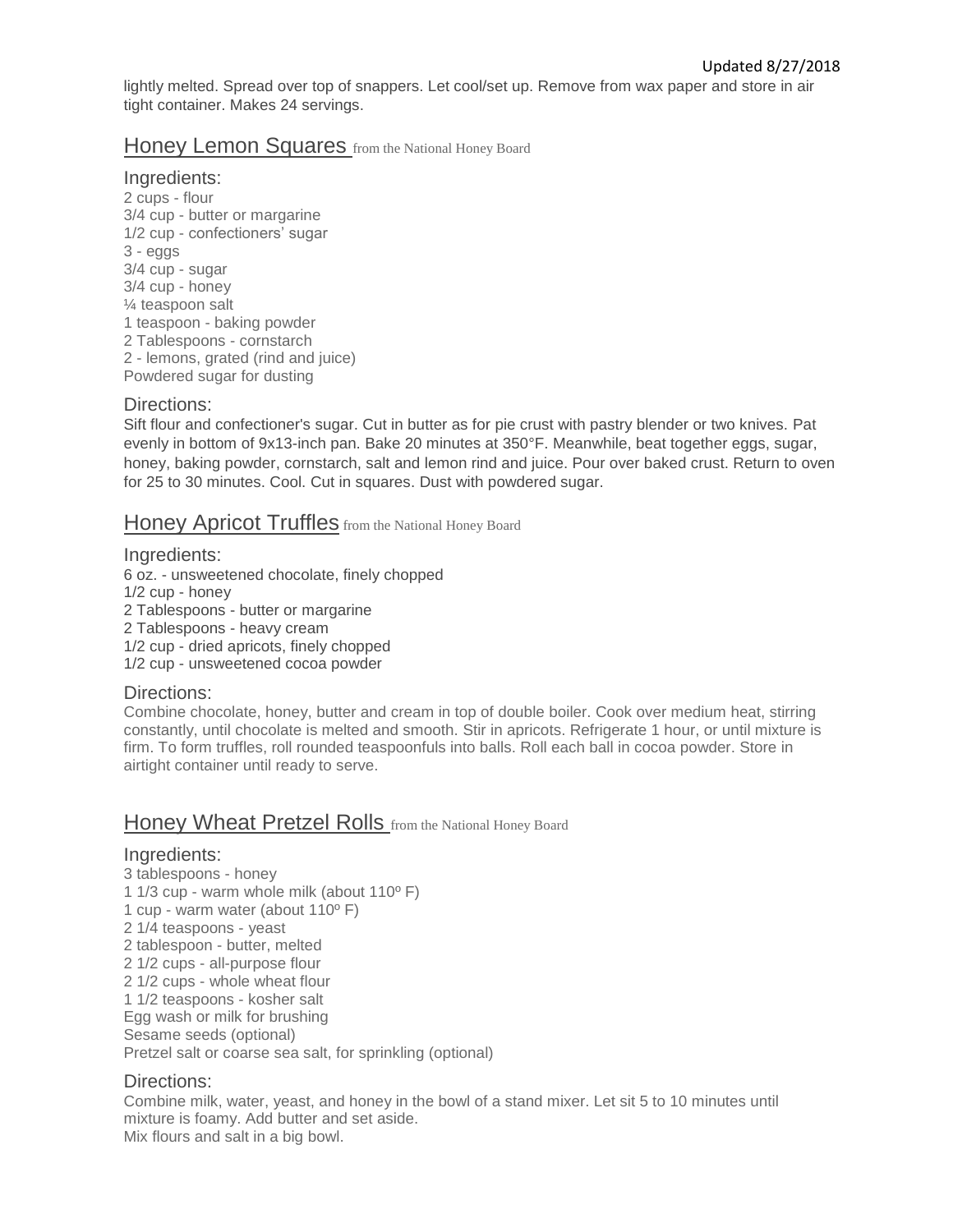Slowly add the flour mixture into the milk-yeast mixture with mixer running on low (hook attachment) until the dough pulls away from the bottom of the bowl and a dough forms. Knead dough on low speed for 3-5 minutes until smooth and pliable.

Place the dough in a lightly grease bowl. Cover and let rise for 2 hours at room temperature.

Dust your work surface with a little flour and turn the risen dough out on top. Divide the dough into 16 pieces. To shape into rolls, roll the dough against the counter until round.

Place the balls on a lightly greased baking sheet, cover, and let rest for 15 minutes. Preheat oven to 425º F.

Brush each roll generously with whole milk or egg wash, then sprinkle with sesame seeds and pretzel salt, if desired.

Bake 20 minutes until rolls are golden brown and baked through. Remove them from the oven, and transfer to a rack to cool.

# Honey Carrot Cake from the National Honey Board

### Ingredients:

1/2 cup - margarine, softened 1 cup - honey 2 - eggs 2 cups - finely grated carrots 1/2 cup - golden raisins 1/3 cup - chopped nuts, optional 1/4 cup - orange juice 2 teaspoons - vanilla 1 cup - whole wheat flour 1 cup - unbleached flour 2 teaspoons - baking powder 1-1/2 teaspoons - ground cinnamon 1 teaspoon - baking soda 1/2 teaspoon - salt 1/2 teaspoon - ground ginger 1/4 teaspoon - ground nutmeg

# Directions:

In large mixing bowl, cream margarine until fluffy. Beat in honey in fine stream until well blended. Add eggs one at a time, beating well after each addition. In small bowl, combine carrots, raisins, nuts, orange juice and vanilla; set aside. Combine dry ingredients in separate large bowl; set aside. Add dry ingredients to creamed mixture alternately with carrot mixture, beginning and ending with dry ingredients. Pour batter into greased 13 x 9 x 2-inch pan. Bake at 350°F for 35 to 45 minutes or until wooden pick inserted near center comes out clean. Cool in pan 10 minutes. Turn onto wire cake rack.

# Honey Cheesecake Bars from the National Honey Board

# Ingredients:

1/3 cup - Butter or margarine 1 cup - Flour 1/3 cup - brown sugar 3/4 cup - chopped walnuts 1 package (8 oz.) - cream cheese, softened 1/4 cup - honey  $1 - e$ gg 2 Tablespoons - Milk 1 Tablespoon - lemon juice 1/2 teaspoon - vanilla extract 3/4 cup - fruit pie filling or jelly – any flavor

#### Directions:

In small bowl, cut butter into flour and sugar until crumbly. Mix in nuts. Press dough into lightly greased, 8-inch square baking pan. Bake at 350°F for 12 to 15 minutes or until lightly browned.